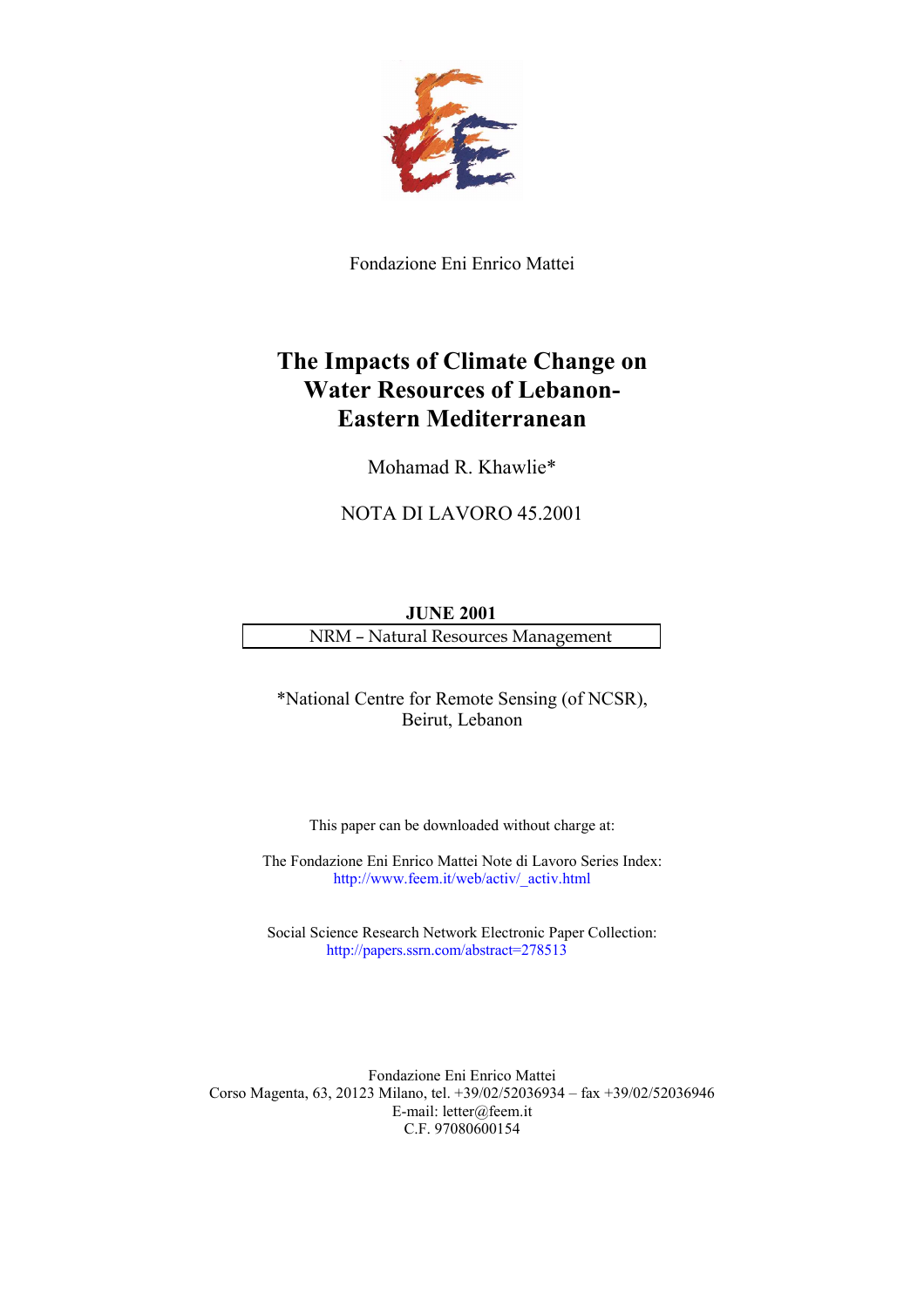*The Impacts of Climate Change on Water Resources of Lebanon- Eastern Mediterranean*

*Socioeconomic Impacts of Global Change in the Mediterranean: Impacts, Adaptation, and Mitigation Co-Benefits A RICAMARE Workshop FEEM, Milan, Italy, February 9-10, 2001*

*Mohamad R. Khawlie National Center for Remote Sensing (of NCSR) Beirut – Lebanon E-mail: mkhawlie@cnrs.edu.lb*

*Keywords: climate change, water, vulnerability, socio-economic, adaptations*

*Classification- JEL*

*Q2: Renewable resources and conservation; Environmental Management*

*Q24: Water*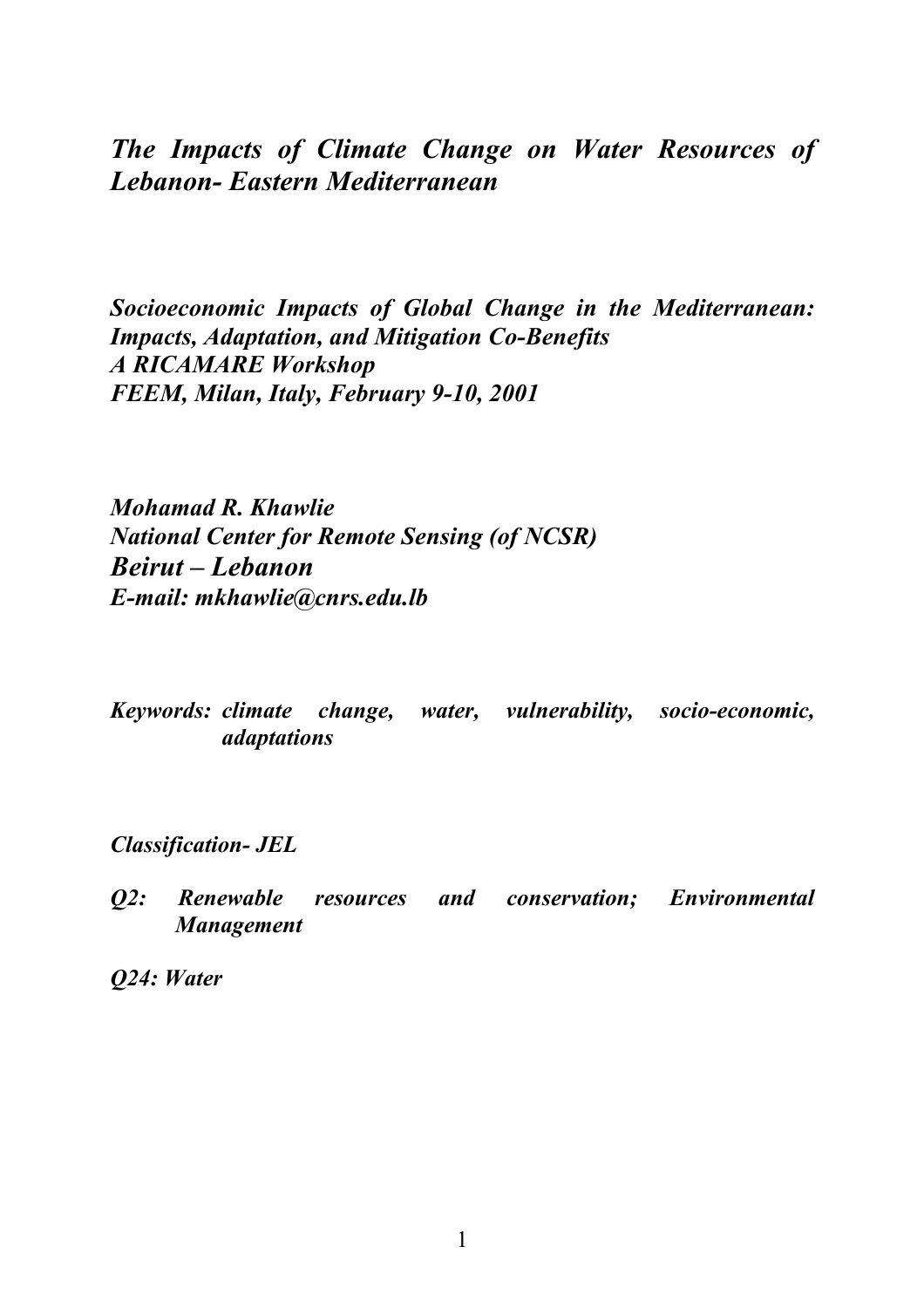## **1. Introduction**

Obviously, talking about water resources in a region like the Middle East, where they are scarce (Sadek & Barghouti, 1994; ACSAD, 1998), is a matter of utmost significance. It must be made clear from the beginning that this also applies to Lebanon, inspite of what some authors erroneously point out that Lebanon is rich with water (Allan, 1994).

There are increasing problems facing the water sector in Lebanon making it more difficult to encounter them with the classical management approaches being followed (Khawlie, 1999). Both natural causes and human interferences are adding cumulatively to further the extent of deterioration, quantitatively and qualitatively. There is a definite need to upgrade the water sector, and to secure its sustainability.

The problem is due to several causes:

- Improper management: conventional and non-conventional sources
- Inadequate financial resources
- Lacking accurate and total-integrated information
- Inappropriate life-style (wastage)
- Lacking relevant legislation and implementation
- Lacking relevant awareness (participation)

A new dimension has to be added to the above, namely the impact of climate change (CC). The CC especially affects the following crucial issues of the water sector in Lebanon: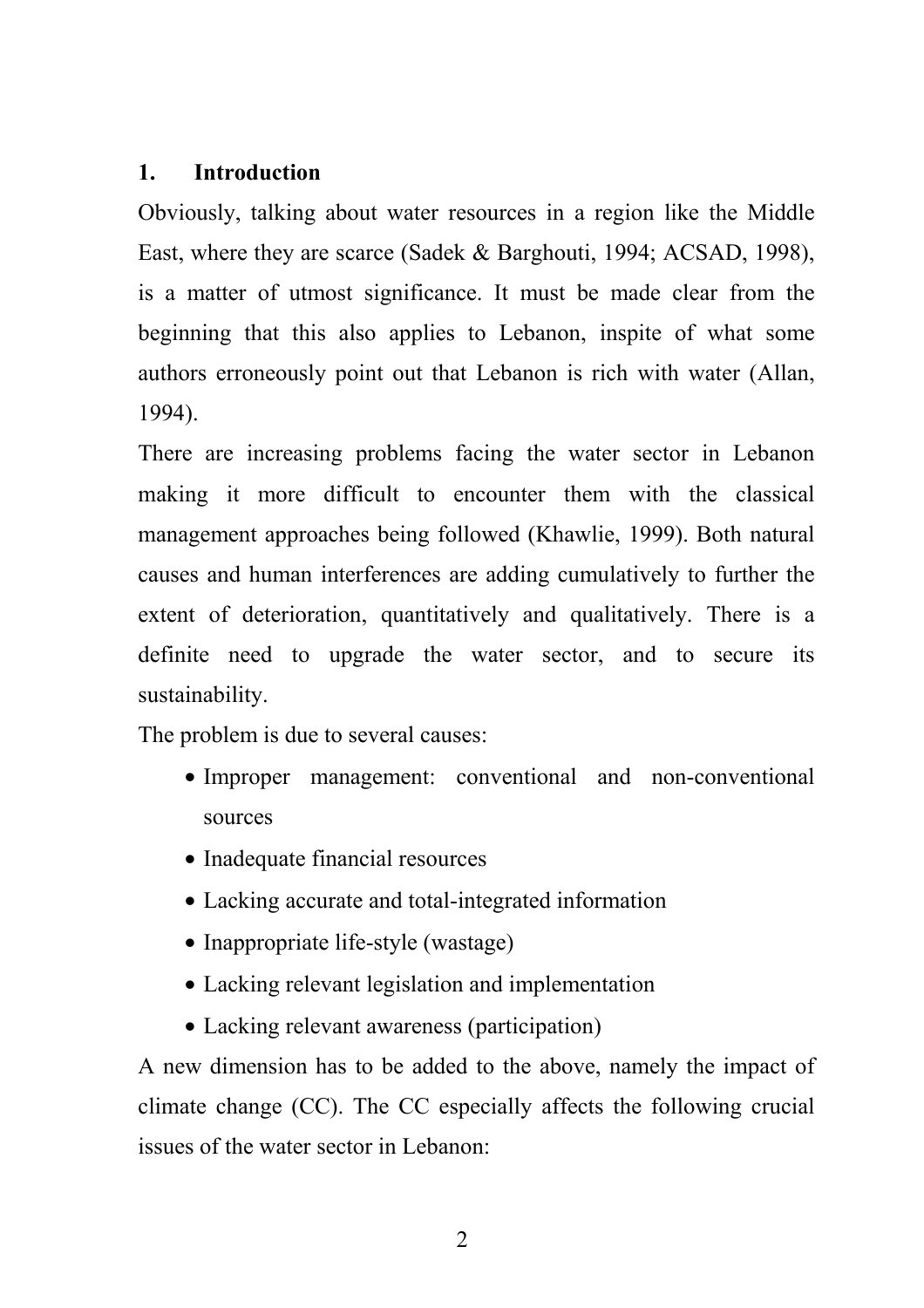- The supplies
- The sources
- The availability: sectors, utilization
- The management

# **2. Water Databases and Climate Projection**

The best way to reflect on this is the water balance, Table 1, and the demand-supply picture of the country (Fig. 1) (Khawlie, 1999). Table 1 shows estimates of the supply-demand which is not necessarily the most accurate, but it is the best data available. One basic problem with the supply is that rain distribution varies geographically (different microclimates from arid to humid to oromediterranean) and varies also temporally, being episodic and torrential. Moreover, since in many areas the water distribution network is old or lacking, this implies considerable wastage.

Generally, there is lack of a systematic on-going monitoring operation of the water quality in Lebanon. Considerable work, however, was carried out by help of international institutions, e.g. UNESCO, or through individual researchers (Jurdi, 1995; Dia, 1995; Darwish et al., 2000). Although the results cover wide areas in Lebanon, yet they do not provide a reliable timeframe of updated/upgraded data. The data apply to the time when those investigations were carried out.

As such, it is not an easy task to give an accurate updated picture of water pollution in Lebanon, and Table 2 gives an overview of its status. One can clearly notice by studying Table 2 that all geographic areas are being exposed to different degrees of polluted water, and the picture is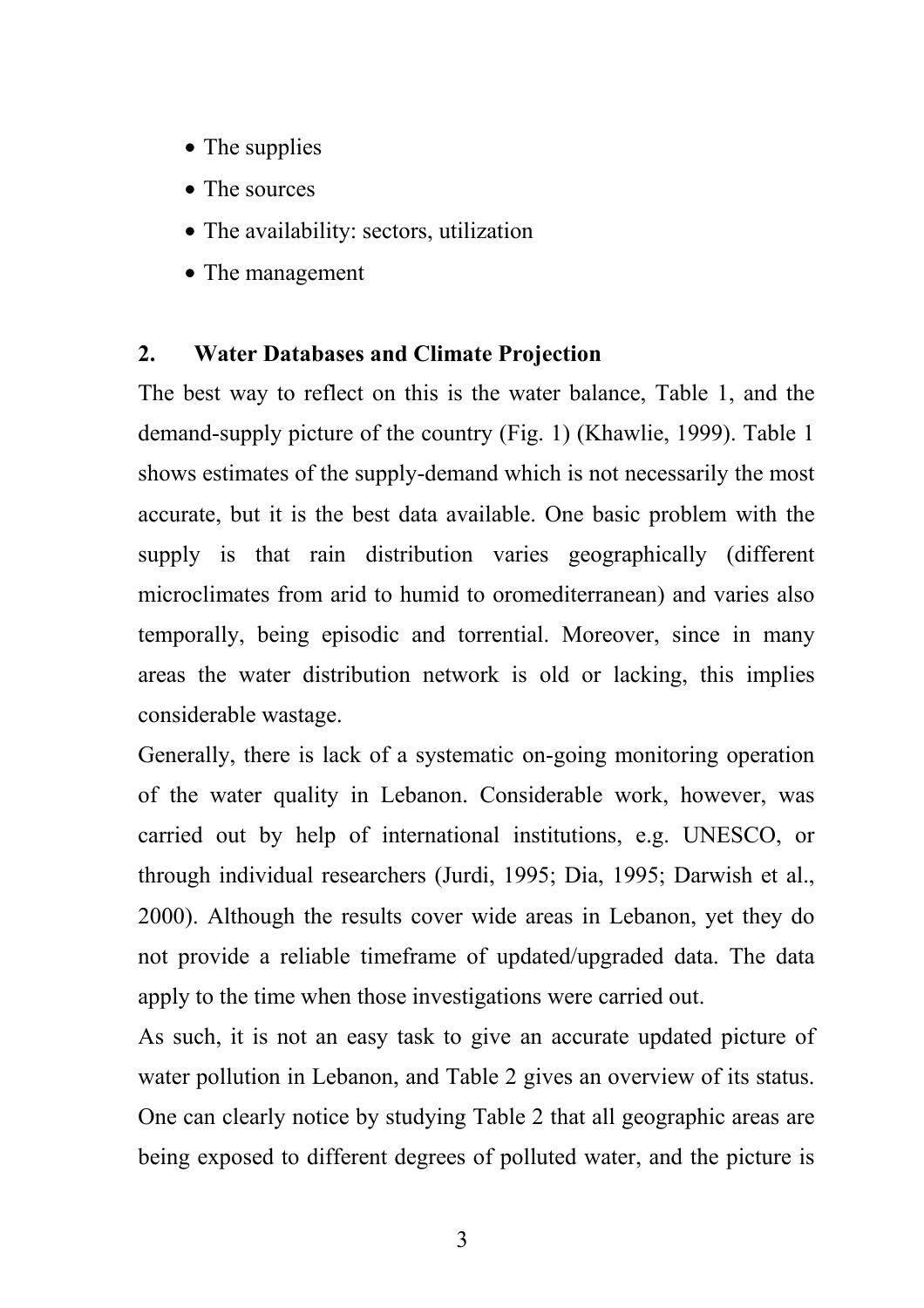serious. Indeed, the recurrence of annual diseases due to water problems is very common, especially in the rural and several suburban areas.

Databases in Lebanon are not quite consistent and accurate, implying difficulty in interpreting correctly trends of change. Actual records on water supply, e.g. precipitation, reflect a decreasing pattern over the last century. This is in agreement with predicted trends of temperature and precipitation values obtained from the GCM models over Lebanon. The HadCM2/HHGGax model predicts an average of 1.6°C increase in temperature by the year 2020, and an equivalent average of about 3% less precipitation. Indicators of change can be monitored as they are reflected in: reduced water quantities and soil moisture, in desertified areas, in increased water pollution and environmental deterioration.

### **3. Socioeconomic Impacts**

A look over the following expected impacts resultant from climate change reflects the inherent interrelationship to water. Under each of the three categories, or concerns, i.e. resources, natural settings and human settings, water deficiencies would affect (or be affected) either directly or indirectly by climate change-induced problems.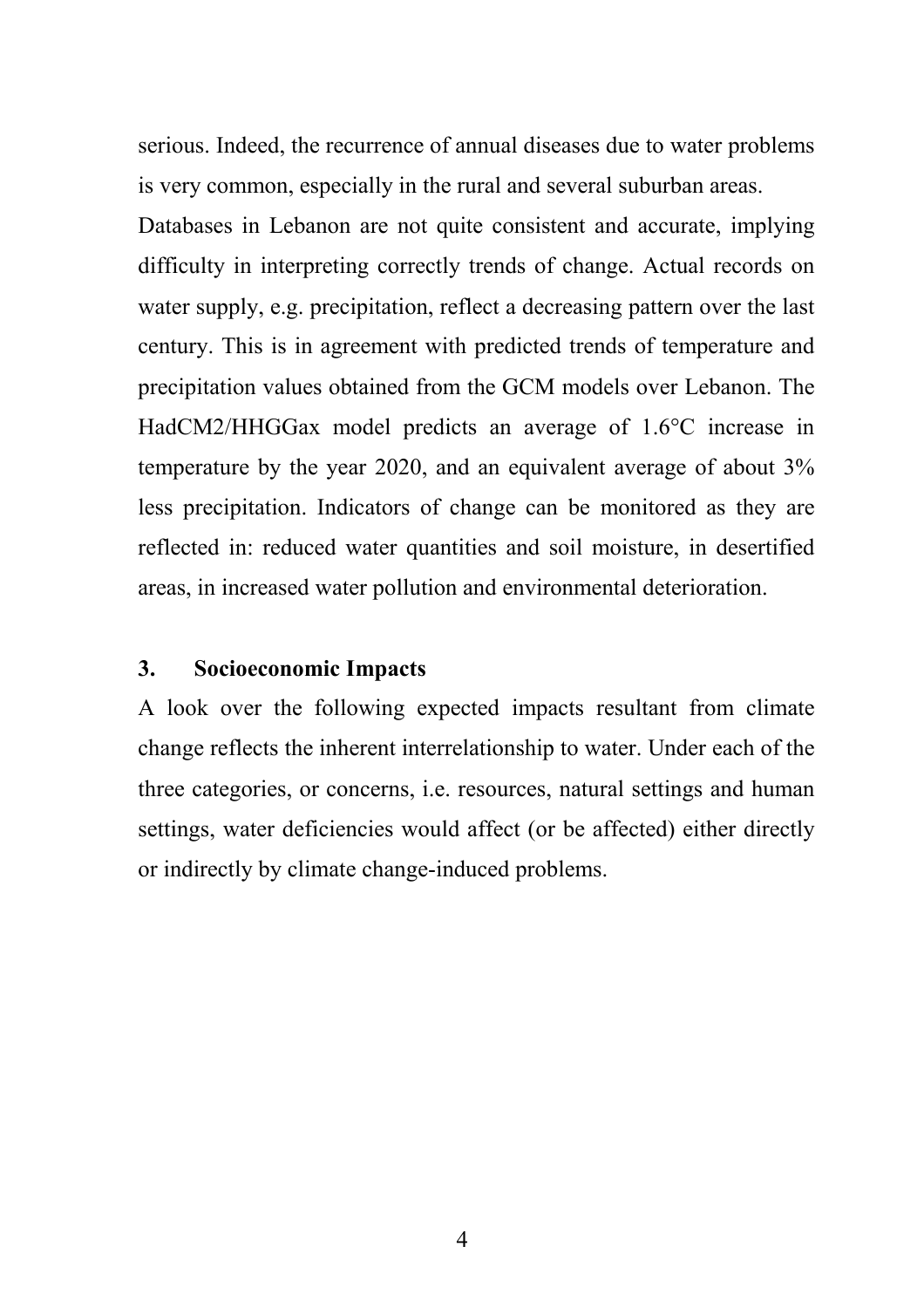

# 5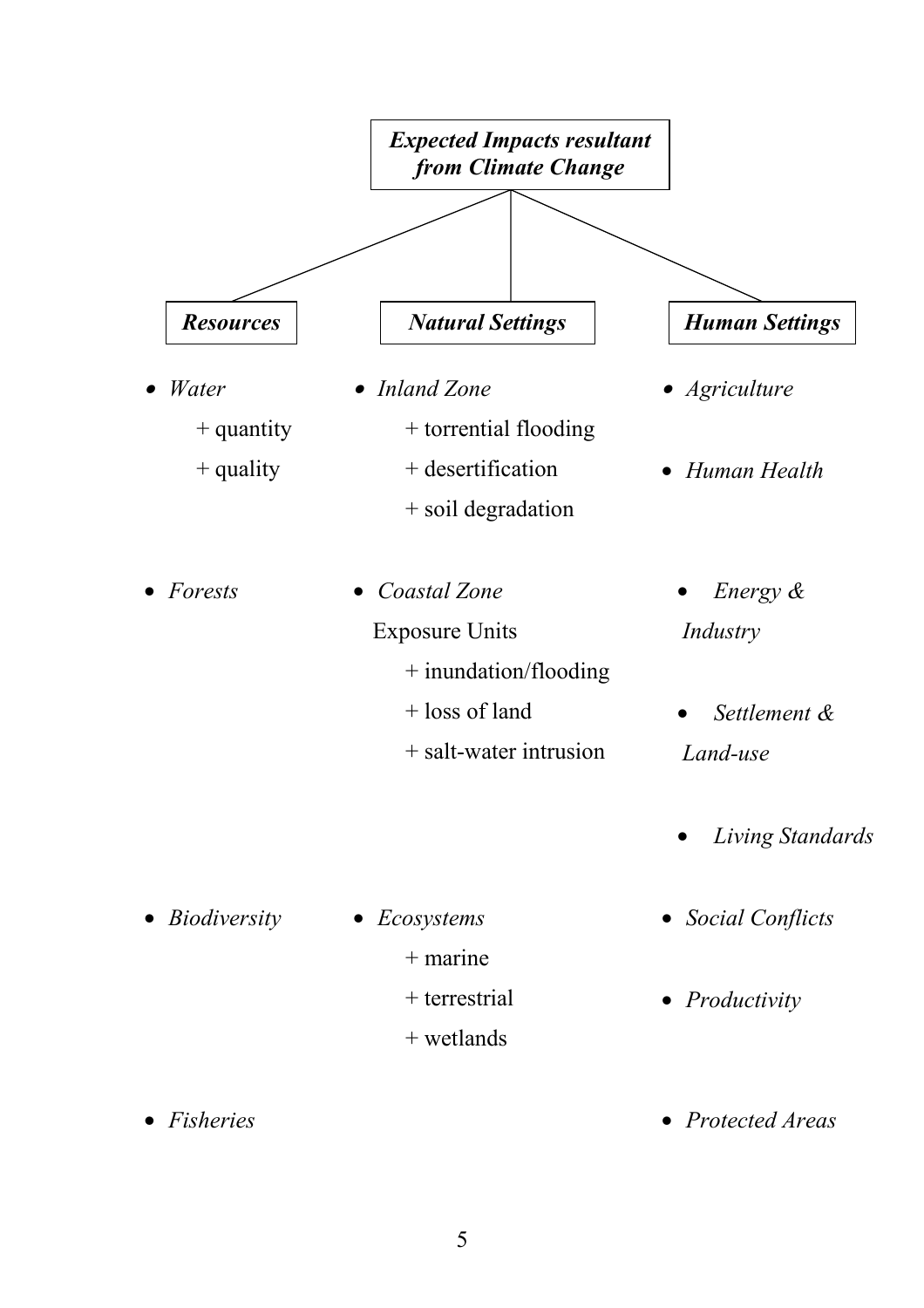Obviously, with less water one expects problems with forestry, or with wetlands and relevant ecosystems, or with any/all human practices that rely on water ... as indeed is shown above.

In this regard, and in view of the overwhelming problem at hand, one could focus on what likely are to be the most significant impacts, or what is more vulnerable. Three types of study: analogues, field surveys and expert judgment reveal an interesting picture emerging in a cross impact analysis approach (as shown in Fig. 2-A). Thus analogues cover such aspects as living standards, diseases, social conflicts, forestry and agriculture. Similarly, other approaches cover other aspects as applicable. For expert judgment, different specialists were contacted to find out their opinions. In Fig.  $2(A)$  a cross impact structural analysis is shown, with variables reflecting impact of climate change and how they are influenced by the water sector. This is then used to construct the driving power/dependency chart, Fig. 2(B), which allows to categorize the variables into four types: "autonomous" (weak drivers and weakly dependent on climate change), "relay" (strong drivers and strongly dependent), "result" variables which obviously are strongly dependent and weak drivers, and "forcing", i.e. strong drivers but weakly dependent. Obviously, the most vulnerable are the "relay" variables, particularly water quantity, water quality, productivity and living standards.

#### **4. Adaptation Measures and Recommendations**

Adaptability and adaptation are: "Adaptability refers to the degree to which adjustments are possible in practices, processes or structures of

6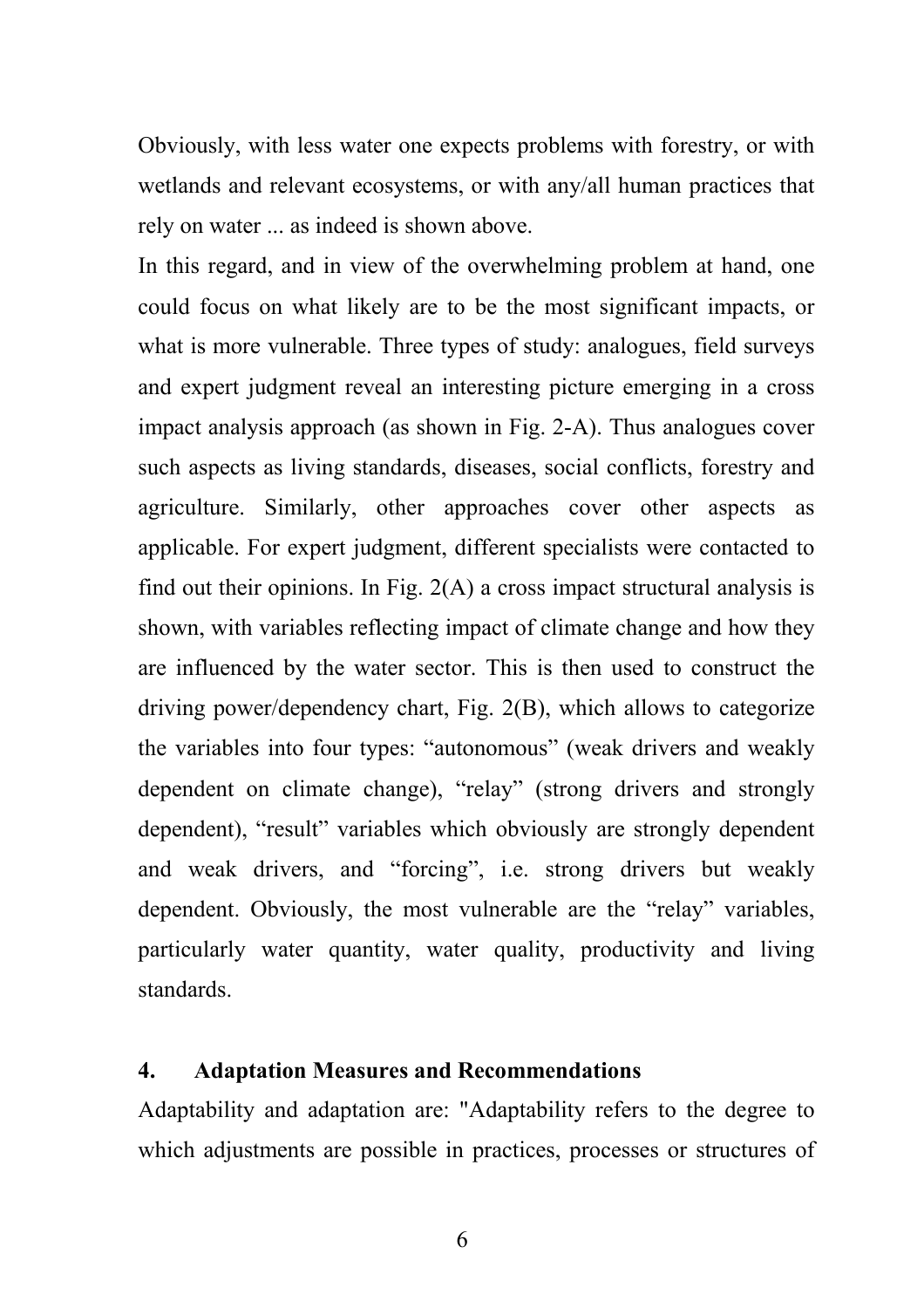systems to projected or actual changes of climate. Adaptation can be spontaneous or planned, and can be carried out in response to or in anticipation of changes in conditions" (IPCC, 1996). In this respect it is necessary to find out where or how climate change effects on a system are most pronounced. Thus, in reference to the effects on water resources, and in view of the fact that water impacts the whole social structure, it is necessary to consider adaptation at three levels: the strategic, the population, and the individual level (Klein & Tol, 1997).

Figure 3 reflects on major adaptation opportunities of water resources facing climate change conditions as revealed in this paper. The strategic level considers development and implementation policies and programs to help people adapt to climate change. At the population level, the concern is geared towards protection or prevention of impacts. This leaves adaptation at the individual level which focuses on behavioral adjustments. The other data in the Figure identify the opportunities and classify them under different generic approaches for coping with the effects of climate change. As obvious, those approaches could lead to adaptation through various means i.e. preventive measures, sharing losses, changing attitudes and restoring or applying some technologies on quality control.

The three priorities of the adaptation opportunities can also be linked to a framework of time. This serves a more pragmatic 3-phase recommendation framework as follows:

Phase 1- immediate implementation (within the year 2001)

• policies to enhance better monitoring of sectoral water use, adoption of quality standards and enforcing environmental laws

7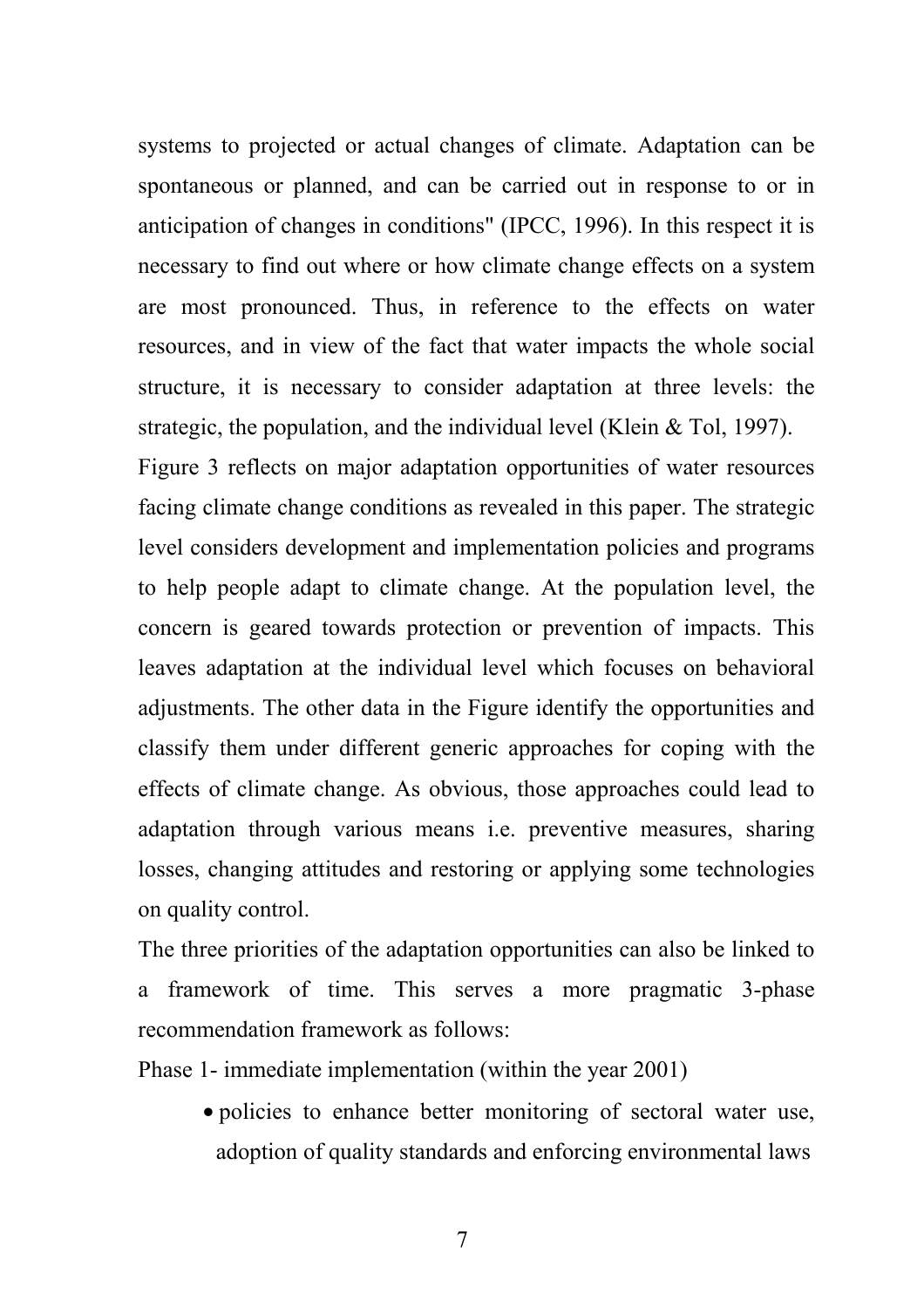- short-term strategy for watershed management and upgrading of water network and services including gauging stations nationwide
- assure functional operation and sectoral needs prioritization
- assure availability of preventive means to face water-borne diseases
- spreading of knowledge and capacities for appropriate practices during disasters
- implement local community-based monitoring systems for water quality
- restoration of secondary enrichment of depleted aquifers
- reenhancement of water reservoirs of the "Green Plan"

Phase 2- medium term implementation (within the year 2005)

- long-term strategy on equity management of water resources
- policies and incentives to enhance changing patterns of water use
- enforce policies to control water resource quality especially from sewage, wastewater, and agrochemicals
- policies and programs to implement a series of small earth dams to increase amounts of available surface water notably on rivers of international waters
- long-term strategy to rehabilitate forests and degraded land to upgrade forestry and soil conditions
- upgrade institutional capabilities and capacity building in climatic stations and databases
- devise mechanisms to reduce water stress on geographic basis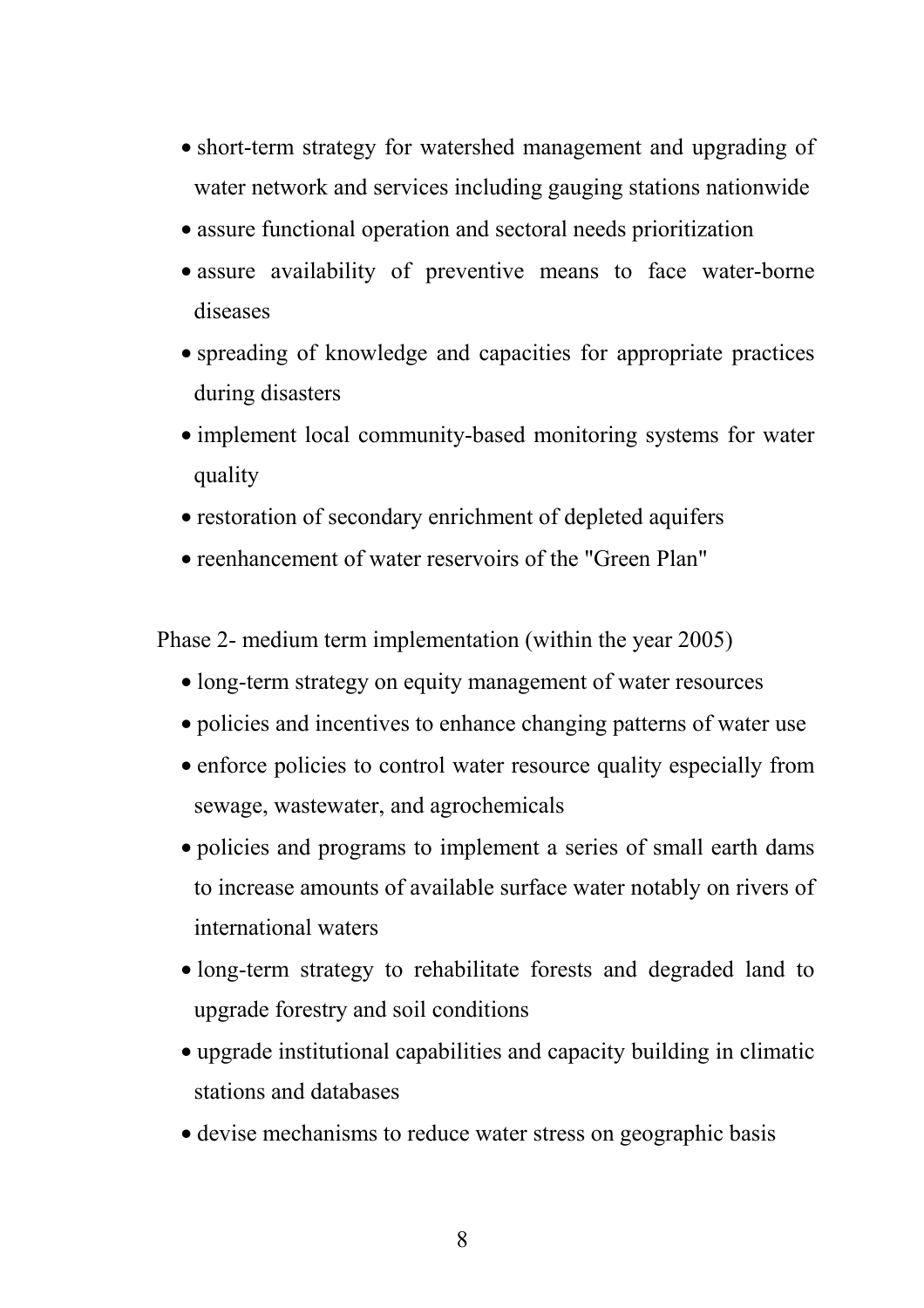- apply more efficient ways and means to face increased shortages at community level
- regulate all sectoral uses of water at all levels
- devise new technologies reusing smaller amounts of water
- introduce concepts and demos at educational institutions on "friendly" use and conservation of water
- reorganization of water management to become more effective and modern
- public awareness on water wastage, conservation practices, and quality control
- selective application of water conservation technologies
- capacity building for individuals to share resources, to cooperate during stress, and accept more stringent conditions in water use
- public awareness campaign on benefits of changing water use patterns
- capacity building and awareness on benefits of quality control practices

Phase 3- long-term implementation (within the year 2010)

- policies to develop innovative means of using unconventional sources of water
- policies to strengthen market mechanisms and financial incentives in water use and pricing
- policies to enhance cost sharing of water demand by private sector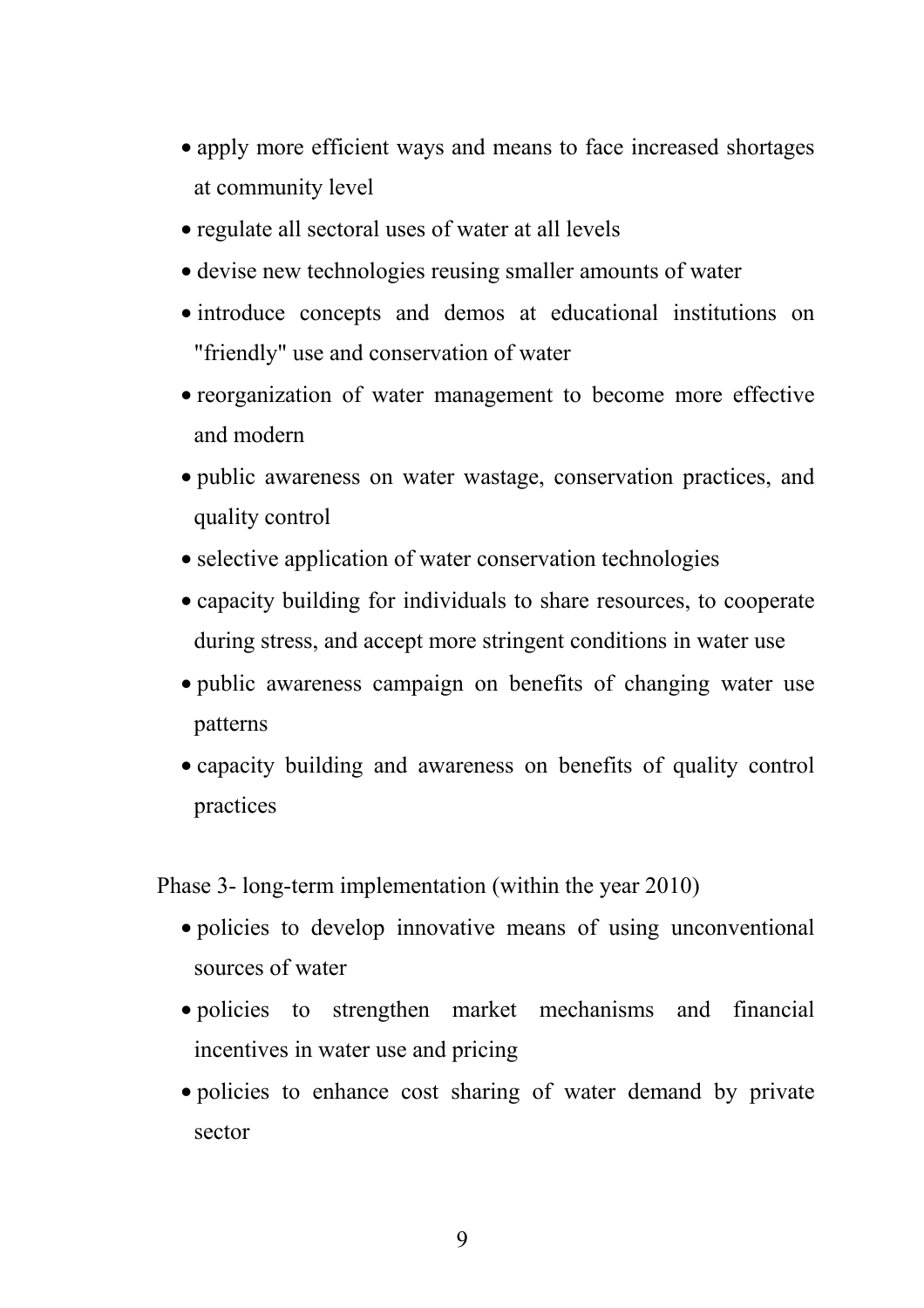- long-term strategy to reduce densely populated areas with water problems
- long-term strategy to reduce water-demanding activities in dry areas
- regulate pumping of subsurface water to prevent stressing the water table
- tolerable sectoral water use standards
- R & D on efficient approaches to relocate high water demand activities
- accept less luxurious ways of living

### **5. References**

زكرملا .يبرعلا نطولل ةيئاملا دراوملا تامولعم كنب 1998. ,ACSAD تاساردل يبرعلا

.ق ش مد ،(داسكأ) قل حاق لي عض ار أل او قف اجل في طان مل ا

Allan, J.A., 1994. Overall perspectives on countries and regions. in: *Water in the Arab World: Perspectives and Prognoses*. Rogers & Lydon (ed.), AUC Press, Egypt.

Darwish, T.; Jomaa, I.; & Sukkarieh, W., 2000. Modeling of the transfer of heavy metals from soil to groundwater. Presented in the Workshop on Soil and Groundwater Vulnerability to Contamination. ACSAD/BGR/NCSR, Beirut.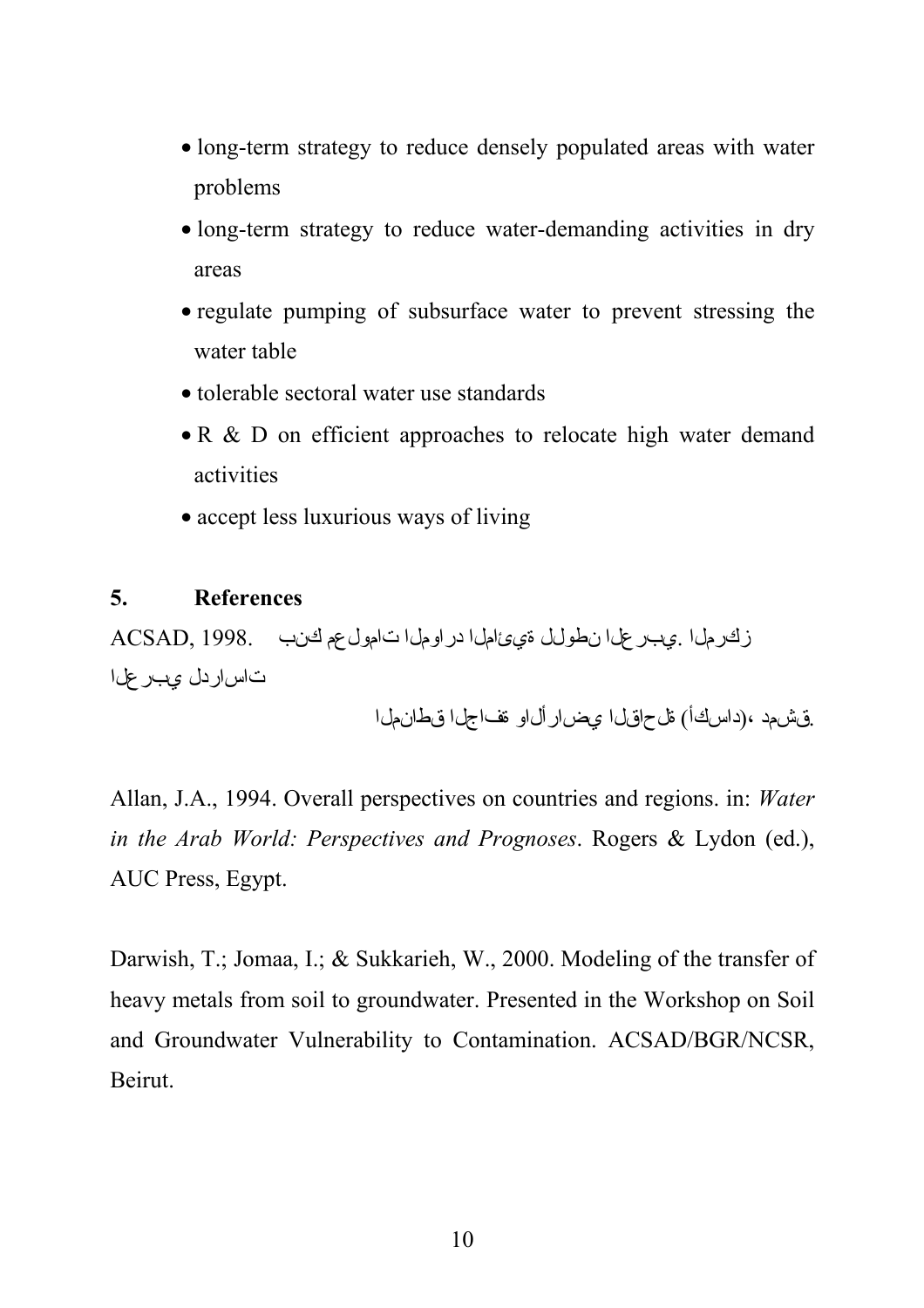Dia, A., 1995. Impact des pollutions organiques sur un cours d'eau de Jabboule (Bassin supérieur du Nahr el-A'ssi- Oronte). Presented to the 1<sup>st</sup> National Conference on Environmental Management for Sustainable Development in Lebanon. NCSR, Beirut.

IPCC, 1996. Summary for policymakers: scientific-technical analysis of impacts, adaptations, and mitigation of climate change. in: Climate Change 1995- the Second Assessment Report of IPCC. Cambridge University Press. 1-18.

Jurdi, M., 1995. Potable water in Lebanon: Quality and quantity control program. Presented to the  $1<sup>st</sup>$  National Conference on Environmental Management for Sustainable Development in Lebanon. NCSR, Beirut.

Khawlie, M., 1999. Water Resources: Assessment of Lebanon's Vulnerability to Climate Change. Lebanon's National Communication on Climate Change. Ministry of Environment, UNDP, GEF. Beirut.

Klein, R., & Tol, R., 1997. Adaptation to climate change: Options and technologies- An overview paper. Intl. Env. Studies E97/18.

Sadek, A.K., & Barghouti, S., 1994. The water problems of the Arab World: Management of scarce resources. in: *Water in the Arab World: Perspectives and Prognoses*. Rogers & Lydon (ed.), AUC Press, Egypt.

x x x x x x x x x x x x x x x x x x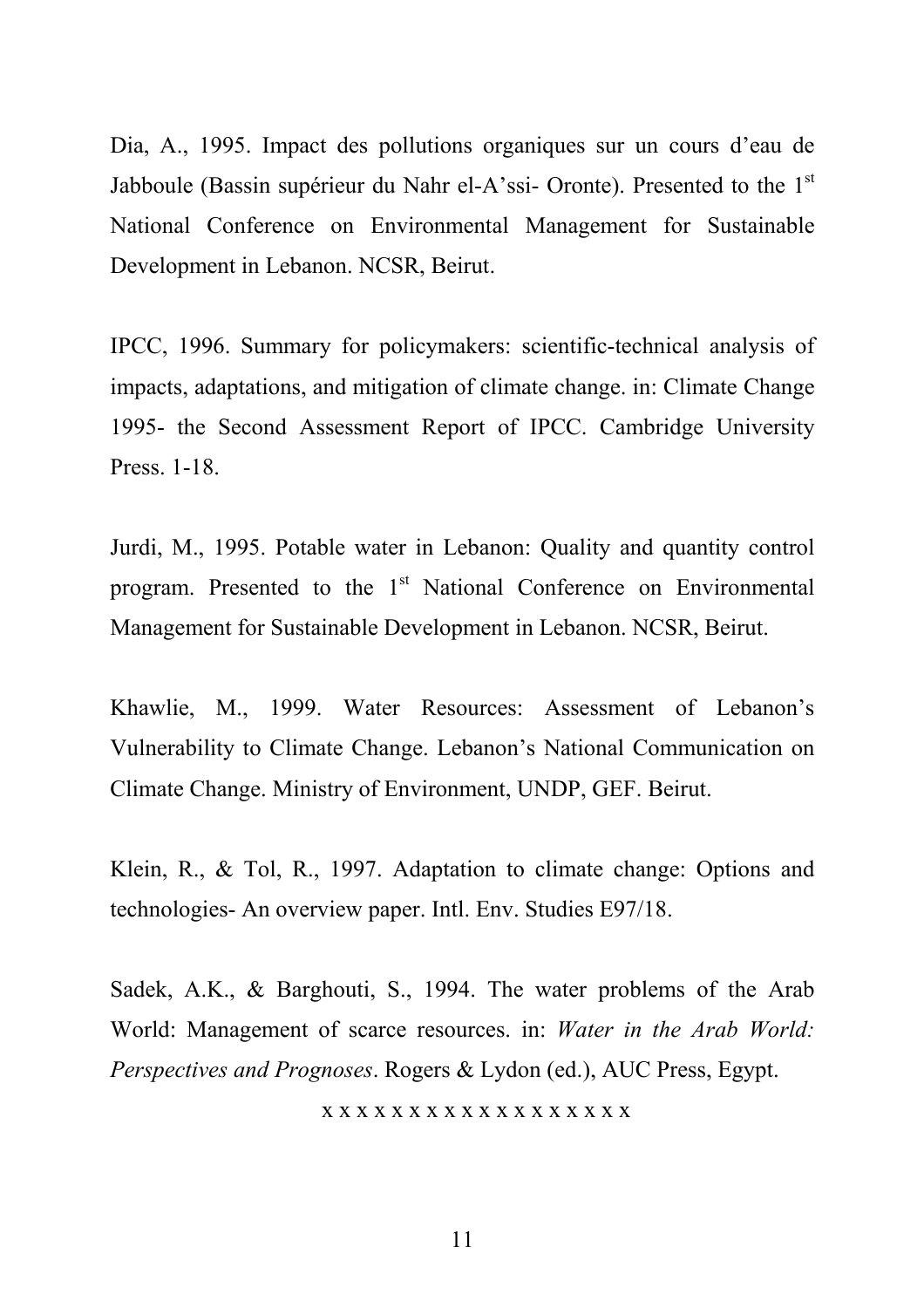

*Figure 1. Climate Change Projection, Water Supply - Demand*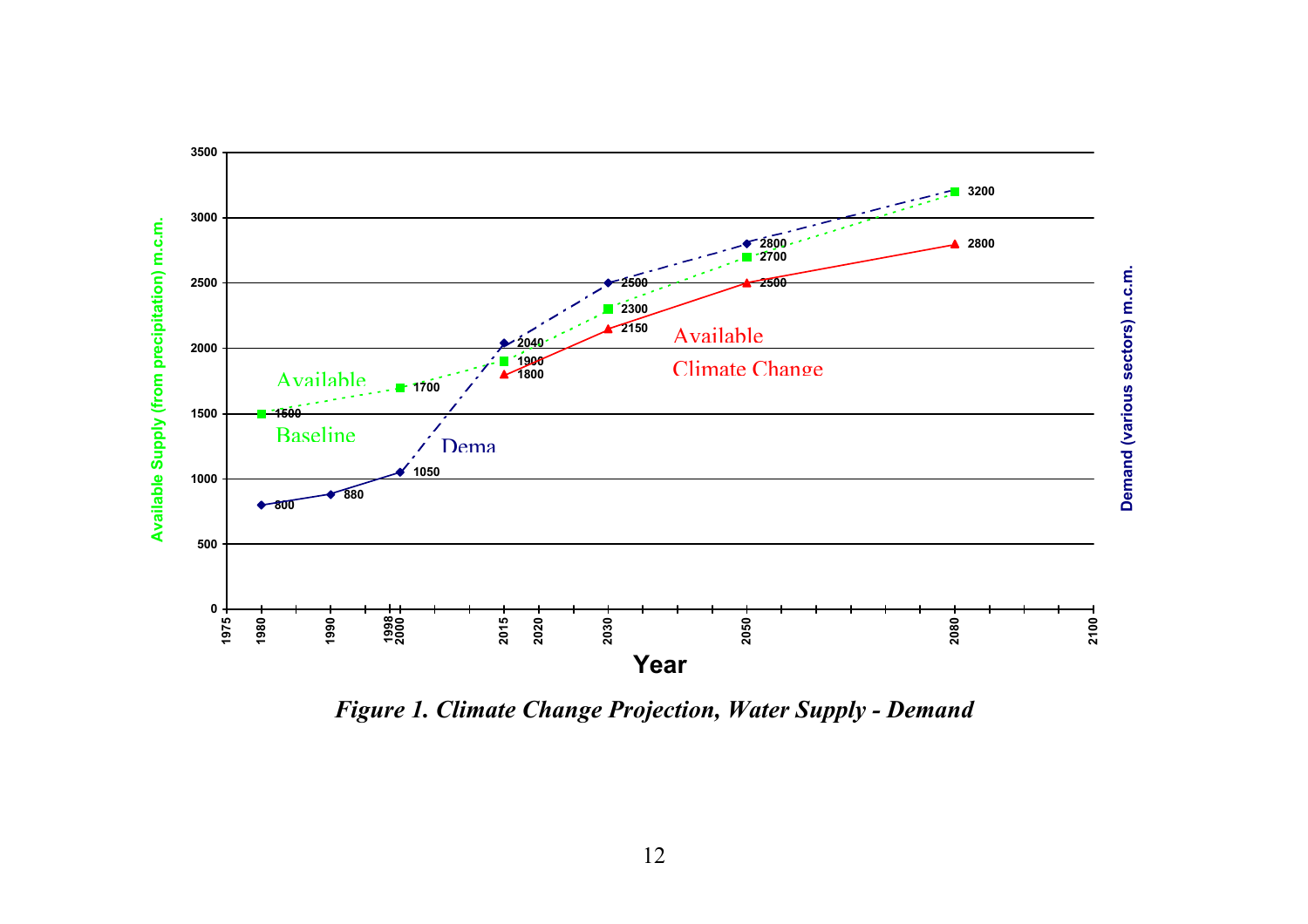|                                |                                   | Living standards     | <b>Diseases</b> | <b>Social conflicts</b> | Forestry | Agriculture | Productivity | quality<br>Water | <b>Soil productivity</b> | Wetlands       | Hygiene | <b>Sanitary</b> | Ecosystems     | areas<br>Protected | Water quantity | (driving power)<br>Row Sum |
|--------------------------------|-----------------------------------|----------------------|-----------------|-------------------------|----------|-------------|--------------|------------------|--------------------------|----------------|---------|-----------------|----------------|--------------------|----------------|----------------------------|
|                                | <b>Impact</b><br>Living standards |                      |                 |                         |          |             |              |                  |                          |                |         |                 |                |                    |                | 8                          |
|                                | <b>Diseases</b>                   |                      |                 |                         |          |             |              |                  |                          |                |         |                 |                |                    |                | 6                          |
| Analogues                      | Social conflicts                  |                      |                 |                         |          |             |              |                  |                          |                |         |                 |                |                    | -1             | 6                          |
|                                | Forestry                          |                      |                 |                         |          |             |              |                  |                          |                |         |                 |                |                    |                | 10                         |
|                                | Agriculture                       |                      |                 |                         |          |             |              |                  |                          | $\blacksquare$ |         |                 |                |                    |                | 10                         |
| <b>Survey</b><br><b>Field</b>  | Productivity                      |                      |                 |                         |          |             |              |                  |                          |                |         |                 |                |                    |                | 10                         |
|                                | Water quality                     |                      |                 |                         |          |             |              |                  |                          | 1              |         |                 |                |                    |                | 13                         |
|                                | Soil productivity                 |                      |                 |                         |          |             |              |                  |                          |                |         |                 |                |                    |                | $\boldsymbol{9}$           |
|                                | Wetlands                          |                      |                 |                         |          |             |              |                  |                          |                |         |                 |                |                    | -1             | 10                         |
| Expert<br>Judgment             | Hygiene<br>I.                     |                      |                 |                         |          |             |              |                  |                          |                |         |                 |                |                    | $\mathbf 1$    | $\overline{7}$             |
|                                | Sanitary                          |                      |                 |                         |          |             |              |                  |                          |                |         |                 |                |                    |                | $\boldsymbol{9}$           |
|                                | Ecosystems                        |                      |                 |                         |          |             |              |                  |                          | 1              |         |                 |                |                    | $\mathbf{1}$   | 8                          |
|                                | Protected areas                   | $\blacktriangleleft$ |                 |                         |          |             |              |                  |                          |                |         |                 |                |                    |                | $\boldsymbol{9}$           |
|                                | Water quantity                    |                      |                 |                         |          |             |              |                  |                          |                |         |                 |                |                    |                | 13                         |
| <b>Column Sum (dependency)</b> |                                   | 12                   | $\overline{7}$  | 11                      | 8        | 8           | 11           | 13               | $\overline{7}$           | $\overline{7}$ | 6       | 8               | $\overline{7}$ | 8                  | 13             |                            |

*Figure 2(A). Cross Impact Analysis*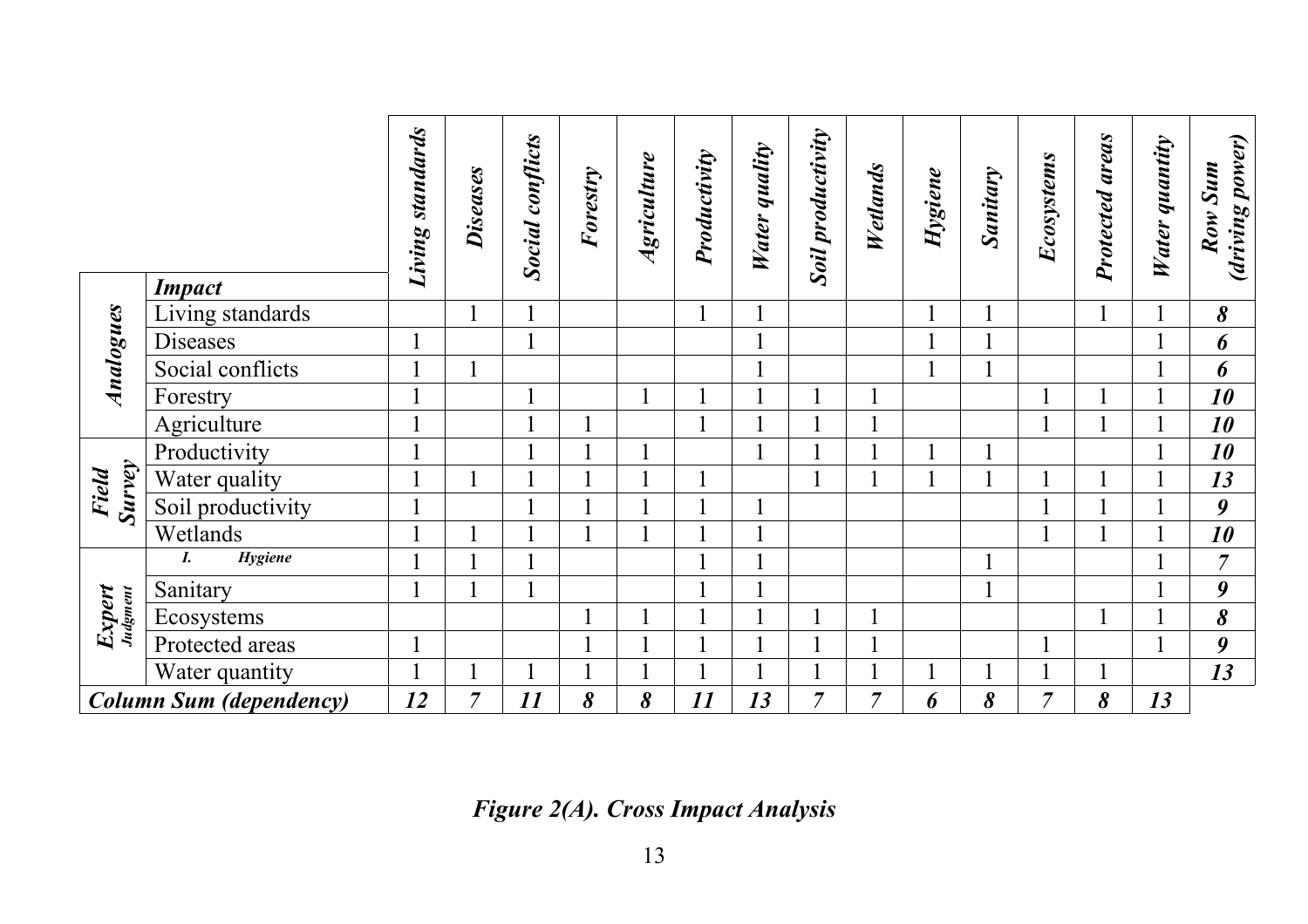

*Figure 2(B). Categories of variables impacted by climate change*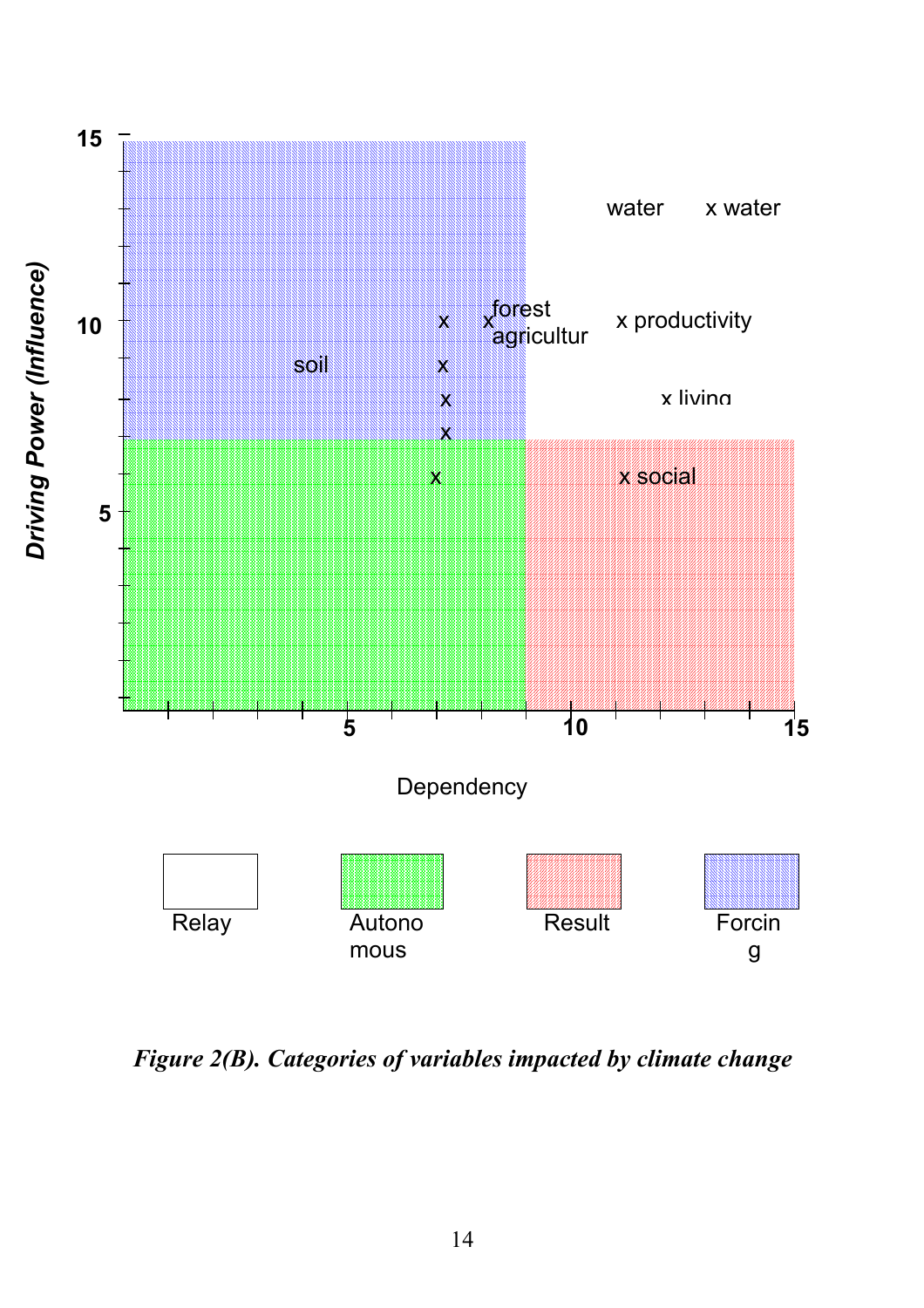



B= Sharing loss  $D=$  Restoration  $\&$  quality control technology

#### 15 *Figure 3. Major adaptation opportunities for water resources facing Climate Change*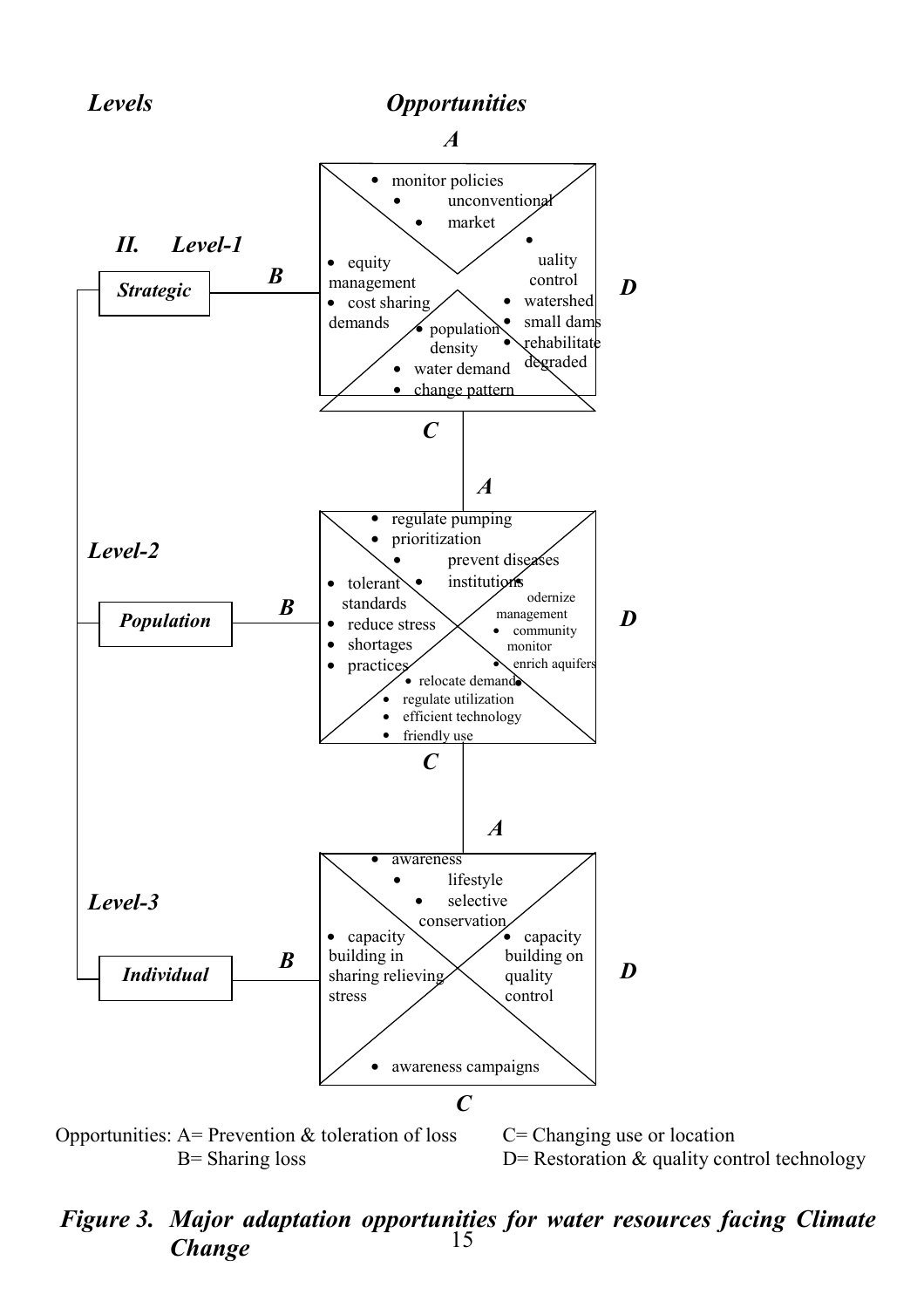Table 1. Ranges of estimated data on sectoral use of water resources, and supply-demand, (Khawlie, 1997-different sources)\*

|                                                                                     | <b>Total Precipitation (Supply)</b> | <b>Total Demand</b>         |                                  |                                    |             |            |  |  |  |  |
|-------------------------------------------------------------------------------------|-------------------------------------|-----------------------------|----------------------------------|------------------------------------|-------------|------------|--|--|--|--|
|                                                                                     | $(+$ snow)                          | (major uses)                |                                  |                                    |             |            |  |  |  |  |
|                                                                                     | b.c.m.                              |                             | m.c.m.                           |                                    |             |            |  |  |  |  |
|                                                                                     | $8.6 - 9.7$                         |                             | 900-1460                         |                                    |             |            |  |  |  |  |
| surface                                                                             | subsurface<br>lost out              |                             |                                  |                                    | residential | industrial |  |  |  |  |
| water                                                                               | water                               | $2.3 - 3.0$                 | (irrigation)                     | $(80-420)$                         |             | 50-150     |  |  |  |  |
| $1.4 - 4.2$                                                                         | $0.6 - 3.8$                         |                             | 670-890                          |                                    | per capita  |            |  |  |  |  |
|                                                                                     |                                     |                             |                                  |                                    | 1/d         |            |  |  |  |  |
|                                                                                     |                                     |                             |                                  | urban                              | rural       |            |  |  |  |  |
|                                                                                     |                                     |                             |                                  | $250-$                             | $150 -$     |            |  |  |  |  |
|                                                                                     |                                     |                             |                                  | 300                                | 200         |            |  |  |  |  |
|                                                                                     | projected average annual            |                             |                                  | projected annual increase in water |             |            |  |  |  |  |
|                                                                                     | $decrease$ in precipitation =       | needs = $3.52 \%$ ** (2.0%) |                                  |                                    |             |            |  |  |  |  |
|                                                                                     | $1.11\%$ ** (max 0.9%)              |                             |                                  |                                    |             |            |  |  |  |  |
|                                                                                     | An integrated estimate (b.c.m.):    |                             | - total supply 8.60              |                                    |             |            |  |  |  |  |
| (Maksoud, personal communication)<br>beneficial consumption                         |                                     |                             |                                  |                                    |             |            |  |  |  |  |
| 3.30                                                                                |                                     |                             |                                  |                                    |             |            |  |  |  |  |
| - to sea $&\sqrt{\text{or out } 2.31}$                                              |                                     |                             |                                  |                                    |             |            |  |  |  |  |
| - unutilized surface flow 2.99                                                      |                                     |                             |                                  |                                    |             |            |  |  |  |  |
| Estimated projections of available water: - 1995 = 1.46 b.c.m. $\rightarrow$ 2015 = |                                     |                             |                                  |                                    |             |            |  |  |  |  |
| 2.70 b.c.m.                                                                         |                                     |                             |                                  |                                    |             |            |  |  |  |  |
| (UNDP, 1997)                                                                        |                                     |                             | - Deficit in $2015 = 800$ m.c.m. |                                    |             |            |  |  |  |  |

\* As can be obviously seen in the Table, there is a wide range in the estimated values of supply, demand and projections. This, unfortunately, makes arriving at an accurate baseline questionable.

\*\* These two projections sound rather high. The regression lines of Beirut 100 years precipitation (Figure 1-1) do not indicate a decrease exceeding maximum 0.9%. As for increase in water needs, several workers put it more realistically at about 2.0% maximum. This is because of water conservation and other environment-friendly practices that would be expectedly employed in the near future.